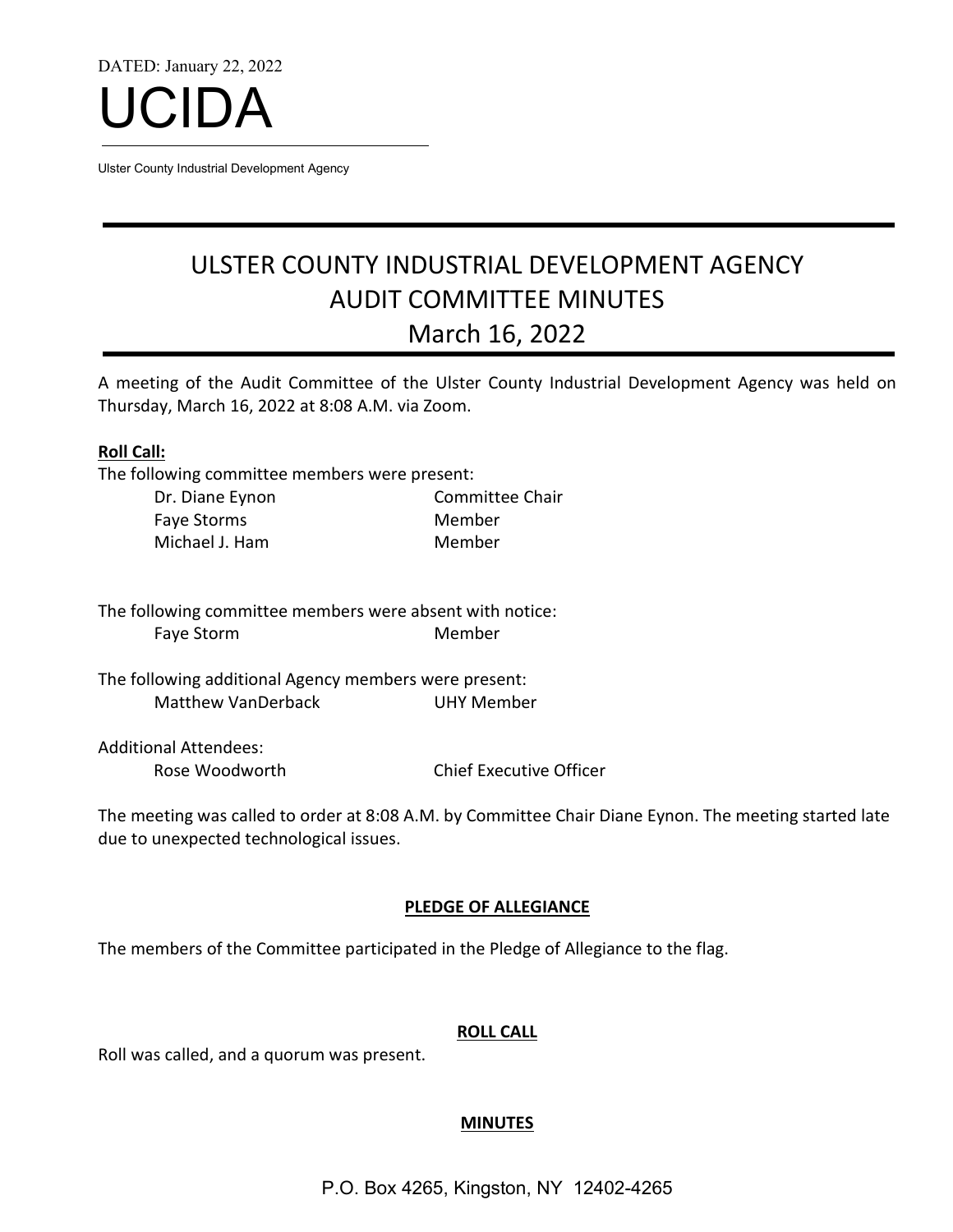Ulster County Industrial Development Agency Audit Committee Meeting January 6, 2022 Page 2

**Motion:** There was no action taken.

**Vote**: The motion was unanimously adopted (5-0).

## **PUBLIC COMMENT ON AGENDA ITEMS ONLY**

There was no public comment.

## **EXECUTIVE SESSION**

**Motion:** There was no action taken.

**Vote:** The motion was unanimously adopted (3-0).

The Committee entered Executive Session at 8:08 A.M.

**Motion:** There was no action taken.

**Vote** The motion was unanimously adopted (2-0).

The Committee came out of Executive Session at 11:08 A.M.

No action was taken during Executive Session.

#### **OLD BUSINESS**

# **Project Post Closing Affidavit Update**

No Report

#### **UHY Audit Update**

UHY Matthew VanDerbeck reviewed financial statements. There was increase of the net position of \$528,000. This made the net position increase to \$1,200,000. Looking at the figures, there was a \$200,000 PPE grant that was continued. This grant is coming through as an expense this year. The only difference between the last year and this year expenses is the amount of grants decided to be dispersed. There is a decision of rolling over the certificate of deposit that is due in July. Matthew also wanted to express that the contract for services value decreased. The IDA did not end up incurring those costs for 2021. Rose then mentioned the contract for services was going to be extra money for the budget and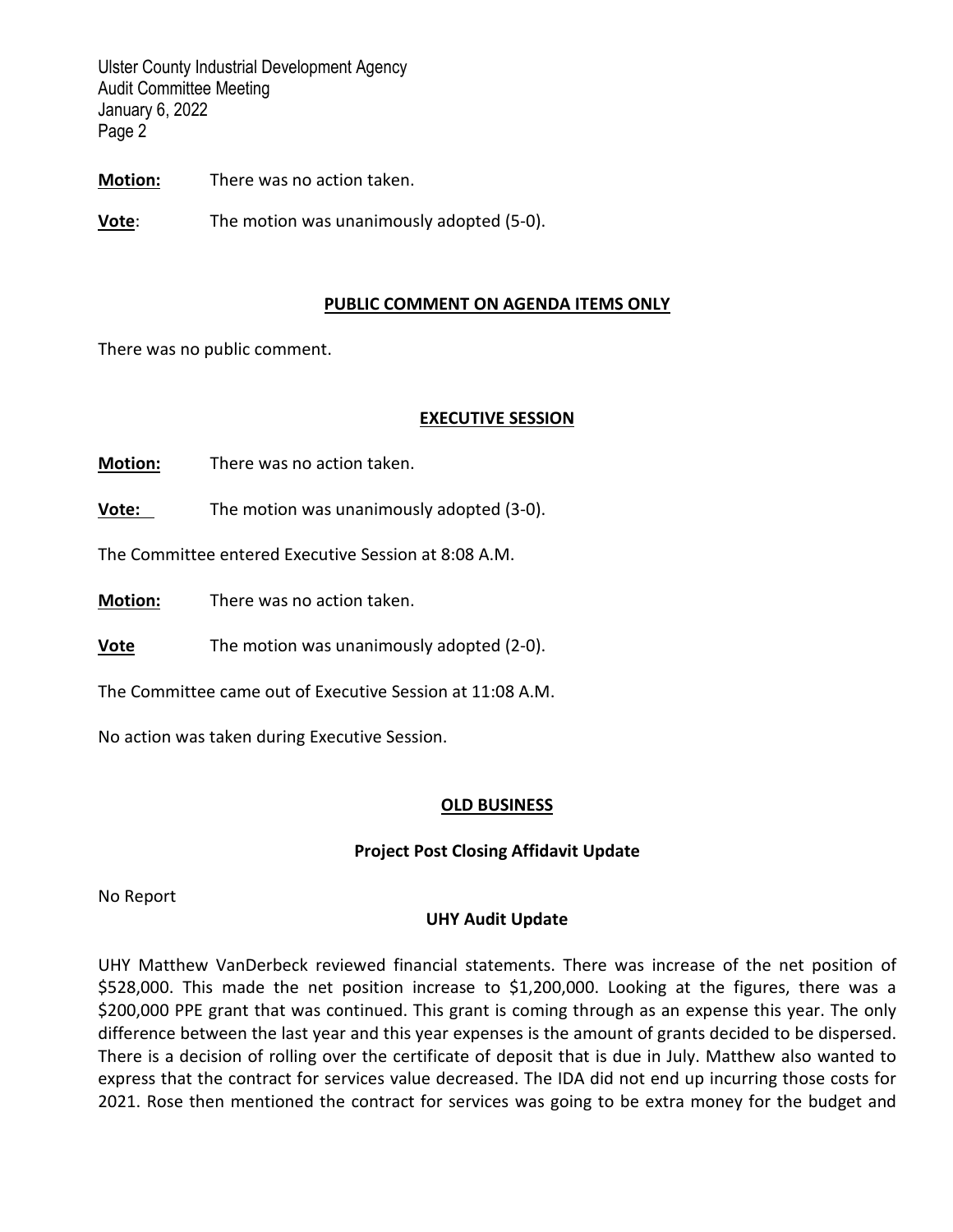Ulster County Industrial Development Agency Audit Committee Meeting January 6, 2022 Page 3

then explained there was a realization that there was no extra stuff to be done. The audit is substantially completed and will be done by the deadline, March 31st.

# **Annual Site Visits/Year End Reporting Update**

No report.

# **NEW BUSINESS**

# **3rd Quarter Administrative Staff Time**

- **Motion:** Michael J. Ham, seconded by Faye Storms, made a motion to approve the administrative staff time for the third quarter of 2021.
- **Vote:** The motion was unanimously adopted (3-0).

## **3rd Quarter Financial Review**

No report.

# **Annual Site Visit/Year-End Reporting**

No report.

# **Review of Current Policies**

No report.

# **ADJOURNMENT**

**Motion**: Michael Ham, seconded by Dr. Diane Eynon, moved to adjourn the meeting.

**Vote**: The motion was unanimously adopted (5-0).

The meeting was adjourned at 8:28 A.M.

Respectfully submitted,